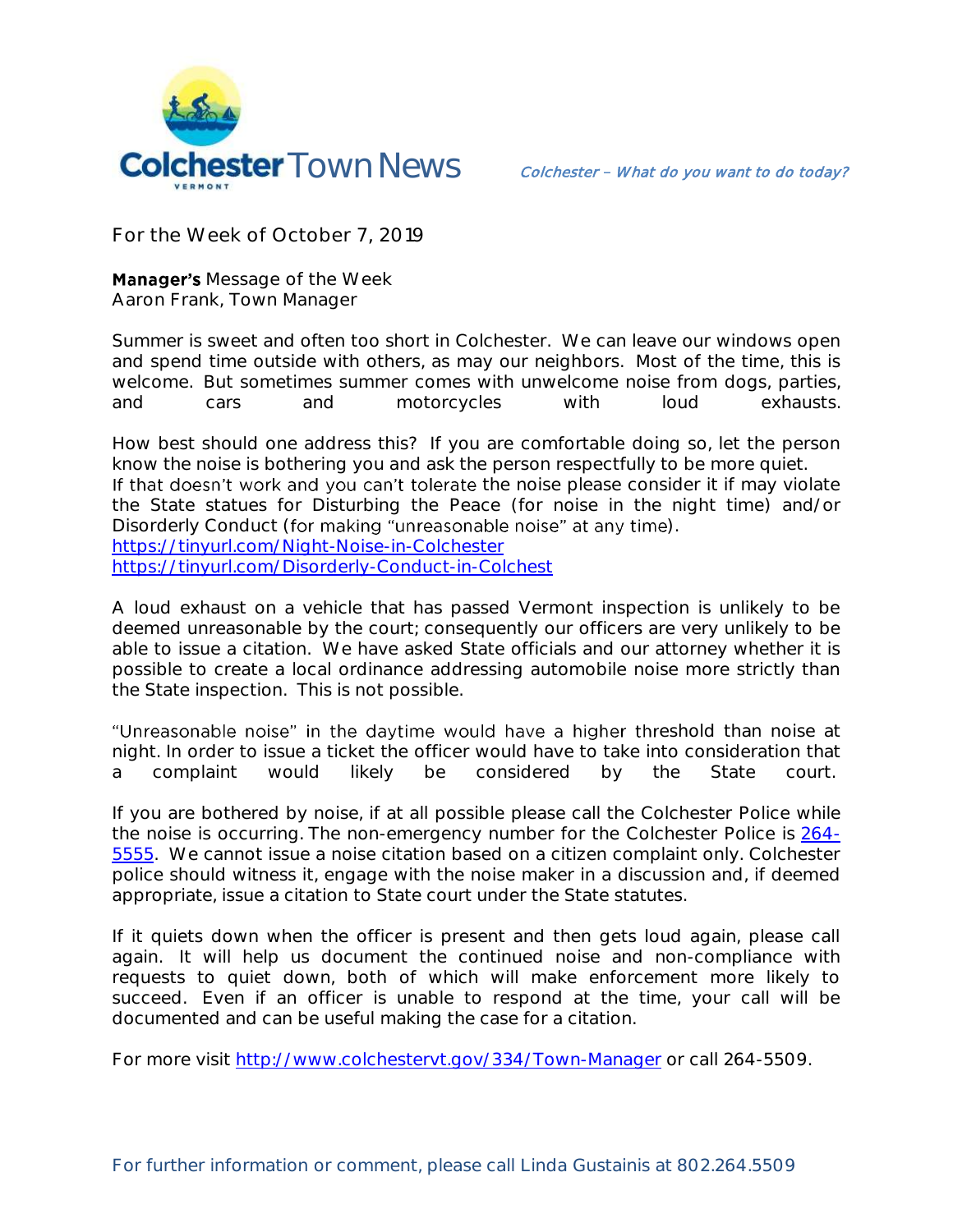

**Office of the Town Clerk/Treasurer Julie Graeter**

- Are you taking a trip this coming holiday season? The Town Clerk's Office provides passport processing services. Processing turn-around is six to eight weeks, so plan ahead to get your passport in time for travel. For more information visit [http://colchestervt.gov/328/Passports,](http://colchestervt.gov/328/Passports) call us at 264-5520, or email **[Townclerk@colchestervt.gov.](mailto:Townclerk@colchestervt.gov)**
- **The Vermont Old Cemetery Association has finished their work at the** Champlain Cemetery off Jasper Mine Road.
- The deadline for filing your Property Tax Homestead Declaration with the Vermont Department of Taxes is October 15th. For more information on filing go to [https://tax.vermont.gov/property-owners/homestead-declaration.](https://tax.vermont.gov/property-owners/homestead-declaration)

For more about the Town Clerk visit <http://www.colchestervt.gov/322/Town-Clerk> or call 264-5520

**Upcoming Town Meetings:** 

- **Planning Commission:** 1st & 3rd Tuesdays of the month, 7:00 PM. Next meeting: 10/15
- **Development Review Board:** 2<sup>nd</sup> Wednesday of the month, 7:00 PM. November meeting: 11/13
- Recreation Advisory Board: 2<sup>nd</sup> Wednesday of the month, 7:00 AM, Champlain Room, 2nd floor. November meeting: 11/13
- **Conservation Commission:** 3rd Monday of the month, 7:00 PM, at the Bayside Activity Center or per agenda. October meeting: 10/21
- **Selectboard:** 2nd & 4th Tuesday of the month, 6:30pm. Next October meeting: 10/22

(All meetings take place at the Colchester Town Offices, 781 Blakely Road, in the Outer Bay Conference Room on the 3<sup>rd</sup> floor unless otherwise noted.)

**Upcoming events:** 

Dinner with Santa: Fri., Dec. 13, 6:15-7:15 PM at the Colchester Middle School. Registration is now open - get your tickets early!

**Notices:**

 The Colchester Public Works Department is conducting a driveway culvert inventory this fall. This information will be used by the Department's roadways crews when responding to resident requests and preparing for storm events. The first two weeks of October you may see student interns out on your street with measuring tapes and wearing yellow safety vests. If you have questions about the project you contact the Department at 802-264-5621 or email [mmackay@colchestervt.gov.](mailto:mmackay@colchestervt.gov)